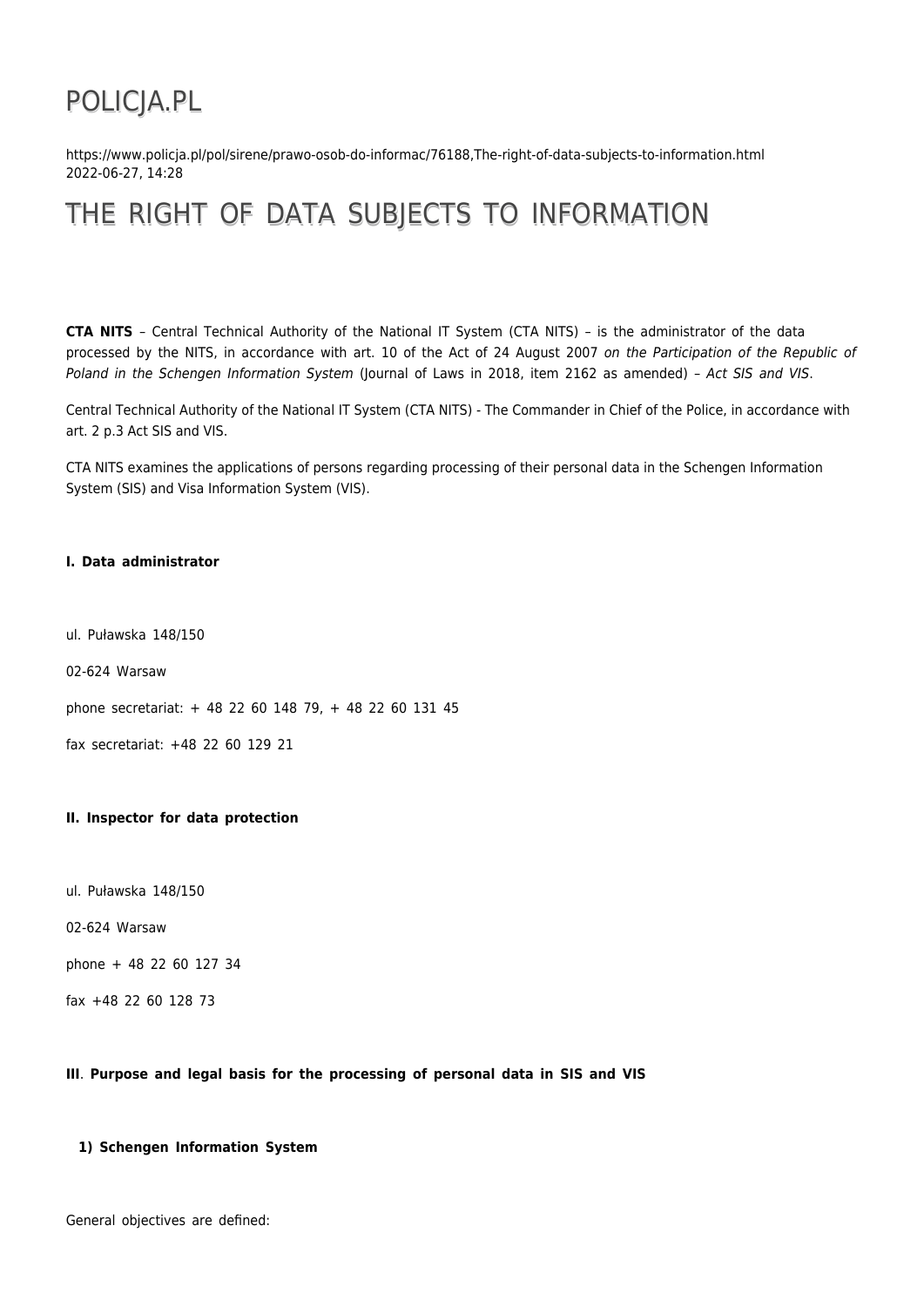- Regulation (EC) No1987/2006 of the European Parliament and of the Council of 20 December 2006 on the establishment, operation and use of the second generation Schengen Information System (SIS II) (OJ L 381, 28.12.2006, p. 4–23, as amended) - Regulation SIS
- Council Decision 2007/533/JHA on the establishment, operation and use of the second generation Schengen Information System (2018/C 226/01) (OJ C 226 , 28.6.2018) - Decision SIS
- Act SIS and VIS

Generally, the purpose of SIS II is to ensure, using information provided through this system, a high level of security within the area of freedom, security and justice of the European Union, including maintenance of public security and public policy and the safeguarding of security in the territories of the Member States.

Personal data contained in SIS alerts may be processed for purposes other than those in which those entries were made if it is related to a specific case and justified by the need to prevent an immediate serious public order or public security threat or where it is justified by serious reasons of national security or the need to prevent serious crimes.

## **2) Visa Information System**

General objectives are defined:

- Regulation (EC) No 767/2008 of the European Parliament and of the Council of 9 July 2008 concerning the Visa Information System (VIS) and the exchange of data between Member States on short-stay visas (VIS Regulation) (OJ L 218, 28.12.2006, p. 4–23, as amended) - Regulation VIS
- Council Decision 2008/633/JHA of 23 June 2008 concerning access for consultation of the Visa Information System (VIS) by designated authorities of Member States and by Europol for the purposes of the prevention, detection and investigation of terrorist offences and of other serious criminal offences (OJ L 218/129, 13.08.2008, , as amended) - Decision VIS
- Act SIS and VIS.

The general objectives of the VIS are set out in art. 2 of the Regulation VIS, which includes improving the implementation of the common visa policy, consular cooperation and consultation between central visa authorities by facilitating the exchange of data between Member States on applications and on the decisions relating thereto, in order to: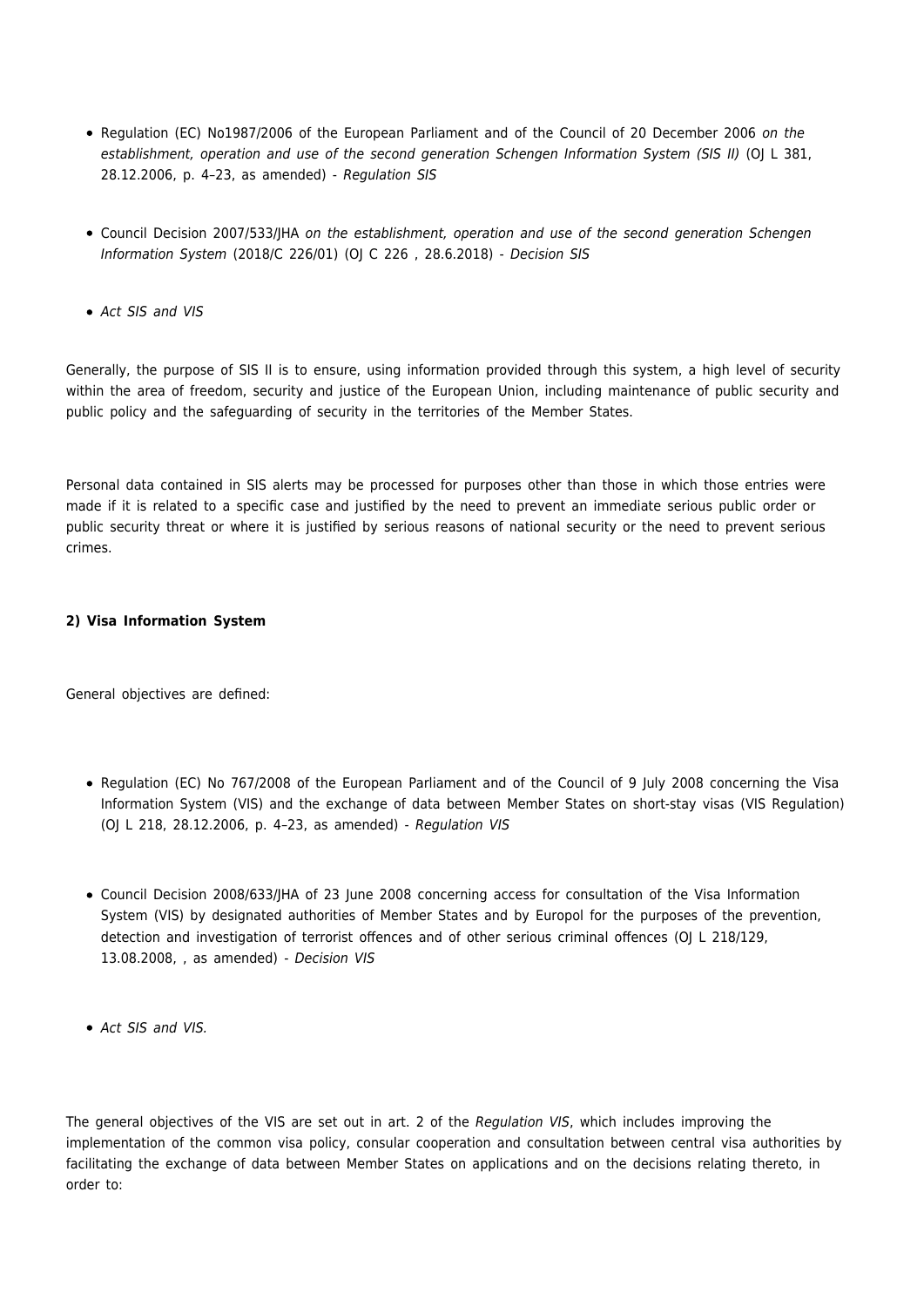- 1. facilitate the visa application procedure;
- 2. prevent the bypassing of criteria for the determination of the Member State responsible for examining the application;
- 3. facilitate the fight against fraud;
- 4. facilitate checks at external border crossing points and within the territory of the Member States.

### **IV. Profiling in the case of VIS data processing**

Decisions taken by the competent authorities with a view to examining the application for a visa, checking any unauthorised visa or fulfilling the conditions for entry or stay into the territory of the Republic of Poland or a Member State may be based solely on automated processing of personal data (Article 11 paragraph 2 Act SIS and VIS).

#### **V. Limitations on access to personal data processed in SIS and VIS**

#### 1. Art. 11 Act SIS and VIS

The data may be used without the knowledge and consent of the persons whom this data concerns and there is no obligation to disclose the goal for which the data is being collected.

2. Art. 26 of the Act of 14 December 2018 on the protection of personal data processed in connection with the prevention and combating of crime (Journal of Laws, item 125) - Act d.p.c.c.

The information referred to in the provisions of this Chapter shall not be communicated and personal data shall be made available where:

- 1) disclosure of information obtained from operational and exploratory activities;
- 2) obstructing or preventing the recognition, prevention, detection or suppression of criminal offences;
- 3) impede the conduct of criminal, executive, fiscal or fiscal criminal proceedings;
- 4) threats to life, human health or safety and public order;
- 5) the threat to national security, including the defence or security, and the economic fundamentals of the State;
- 6) a material breach of other persons' personal rights.

The controller may communicate the information referred to in paragraph to the data subject where disclosure would be necessary for the protection of human life or health.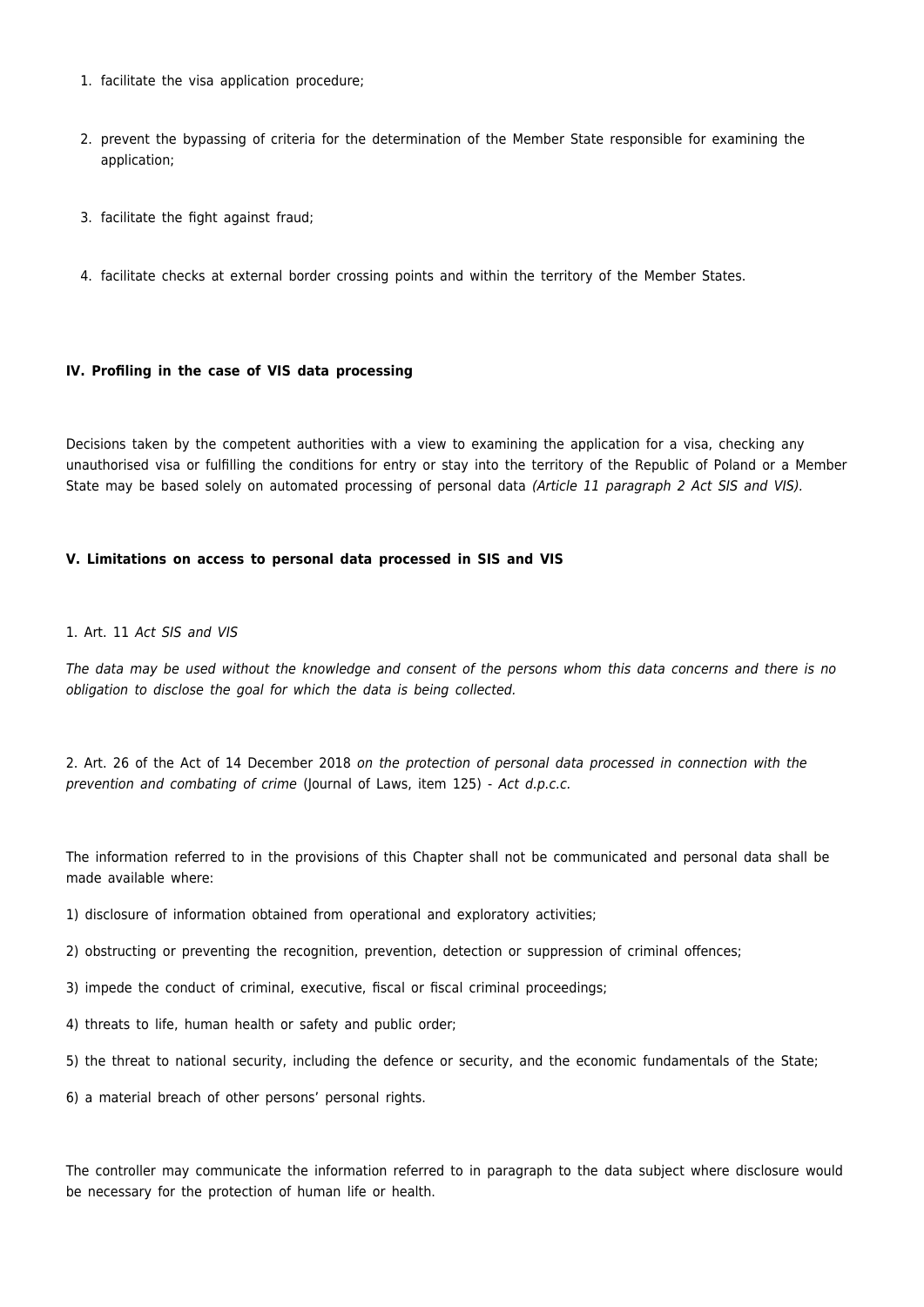3. Art. 3 - 5 of the Act of 10 May 2018 on the Protection of Personal Data (Journal of Laws of 2018 item 1000 and 1669) - UODO in connection with art. 23 par. 1 lit. a, c, d and lit. and Regulation (EU) 2016/679 of the European Parliament and of the Council of 27 April 2016 on the protection of natural persons with regard to the processing of personal data and on the free movement of such data, and repealing Directive 95/46/EC (General Data Protection Regulation) (OJ L 381, 28.12.2006, p. 4–23, as amended) - RODO and taking into account art. 11 Act SIS and VIS.

The above rights to request from the administrator access to their personal data, rectification, deletion, restricting their processing or objecting to their processing resulting from the RODO shall be subject to restrictions on access to the requested information and personal data and subject to limitations related to data processing personal data resulting from the above regulations.

## **VI. FORMAL CONDITIONS FOR PROPOSALS ON THE IMPLEMENTATION OF THE RIGHTS CONNECTED WITH THE PROCESSING OF PERSONAL DATA IN SIS AND VIS**

THE RIGHT OF PEOPLE FOR INFORMATION - general information

1. Every person has the right to:

a) access to own personal data

b) demanding supplementing, updating or rectification of own data in case of incomplete, out-of-date or untrue

c) deletion of personal data where these data have been collected or are processed in violation of the provisions

d) file a complaint to the President of the Personal Data Protection Office

2. A person may be represented by a proxy, unless the nature of the act requires his / her personal action, in accordance with art. 32 of the Act of 14 June 1960, the Polish Administrative Code (Journal of Laws of 2018, item 2096, as amended).

Rules of giving legal proxy are set in art. 33 the Polish Administrative Code, i.e.:

a. the proxy of a party can be natural person having legal capacity;

- b. the proxy should be submitted in writing;
- c. the proxy attaches to the file an original or officially certified copy of the proxy.

A lawyer or a legal advisor and patent agent can certify a copy of a proxy given to them

#### **SCHENGEN INFORMATION SYSTEM (SIS)**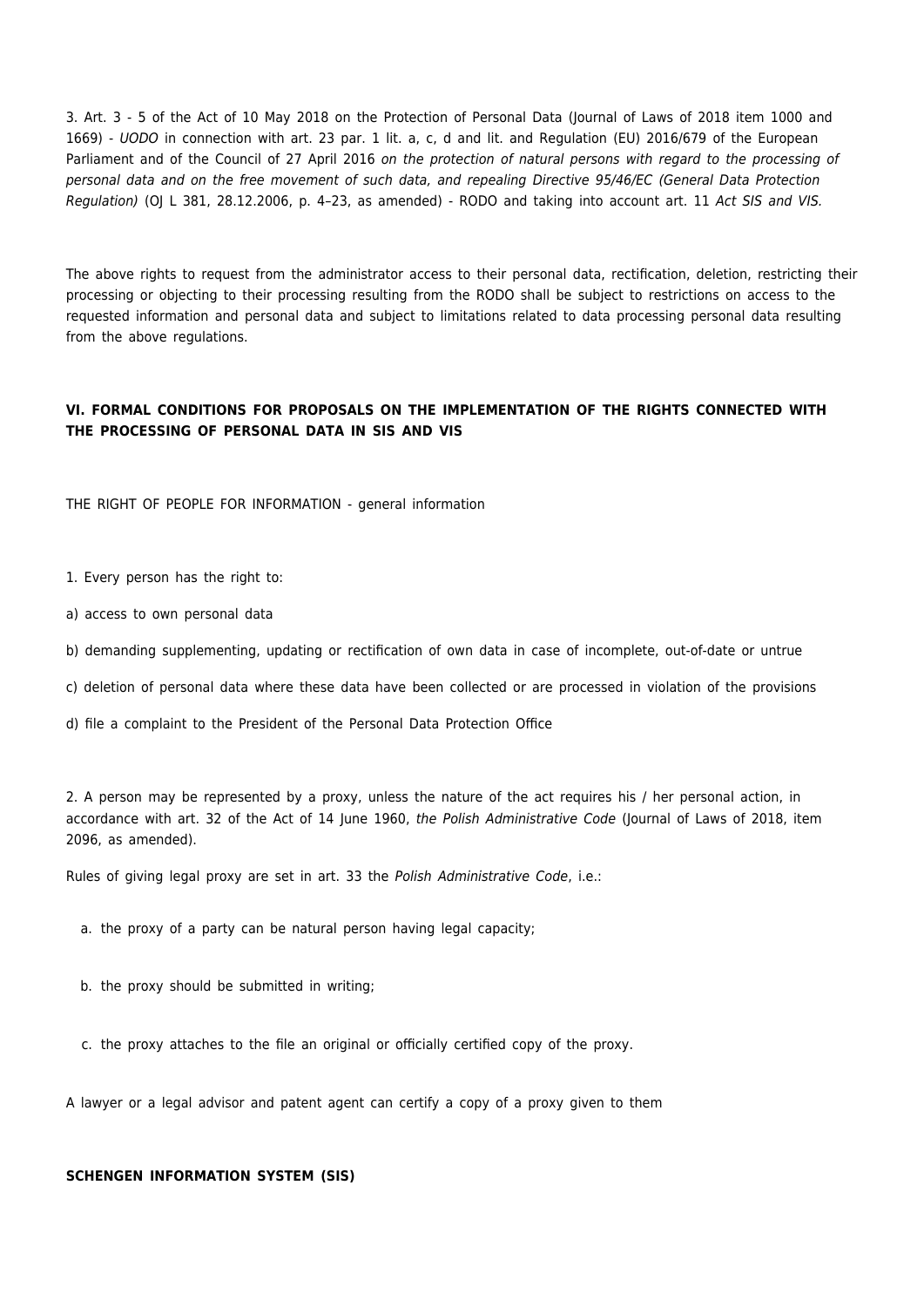#### **1. Access to your personal data**

For that purpose, a written application should be submitted in Polish and should contain:

- a. first name and surname of an applicant;
- b. PESEL Number (if the person has it);
- c. citizenship;
- d. date and place of birth;

e. place of residence (country, town, street and number house/flat) - in the case of a request sent by post;

- f. the subject of the application;
- g. signature of the person making the application.

In order to perform precise data identification, an applicant may attach a copy of their ID with personal data.

In case of doubts as to the identity of the person who submitted the application, the administrator may request additional information necessary to confirm the person's identity (Article 28 Act d.p.c.c. and Article 12 paragraph 6 RODO).

## **2. Completing, correcting, updating and deleting your personal data**

For that purpose, a written application should be submitted in Polish and should contain;

- a. first name and surname of an applicant;
- b. PESEL Number (if the person has it);
- c. citizenship;
- d. date and place of birth;
- e. place of residence (country, town, street and number house/flat) in the case of a request sent by post;
- f. the subject of the application, in particular
- in the case of supplementing, updating or correcting incomplete, outdated or false data contained in the SIS indicating what data should be supplemented, corrected / corrected or false, indicating the justification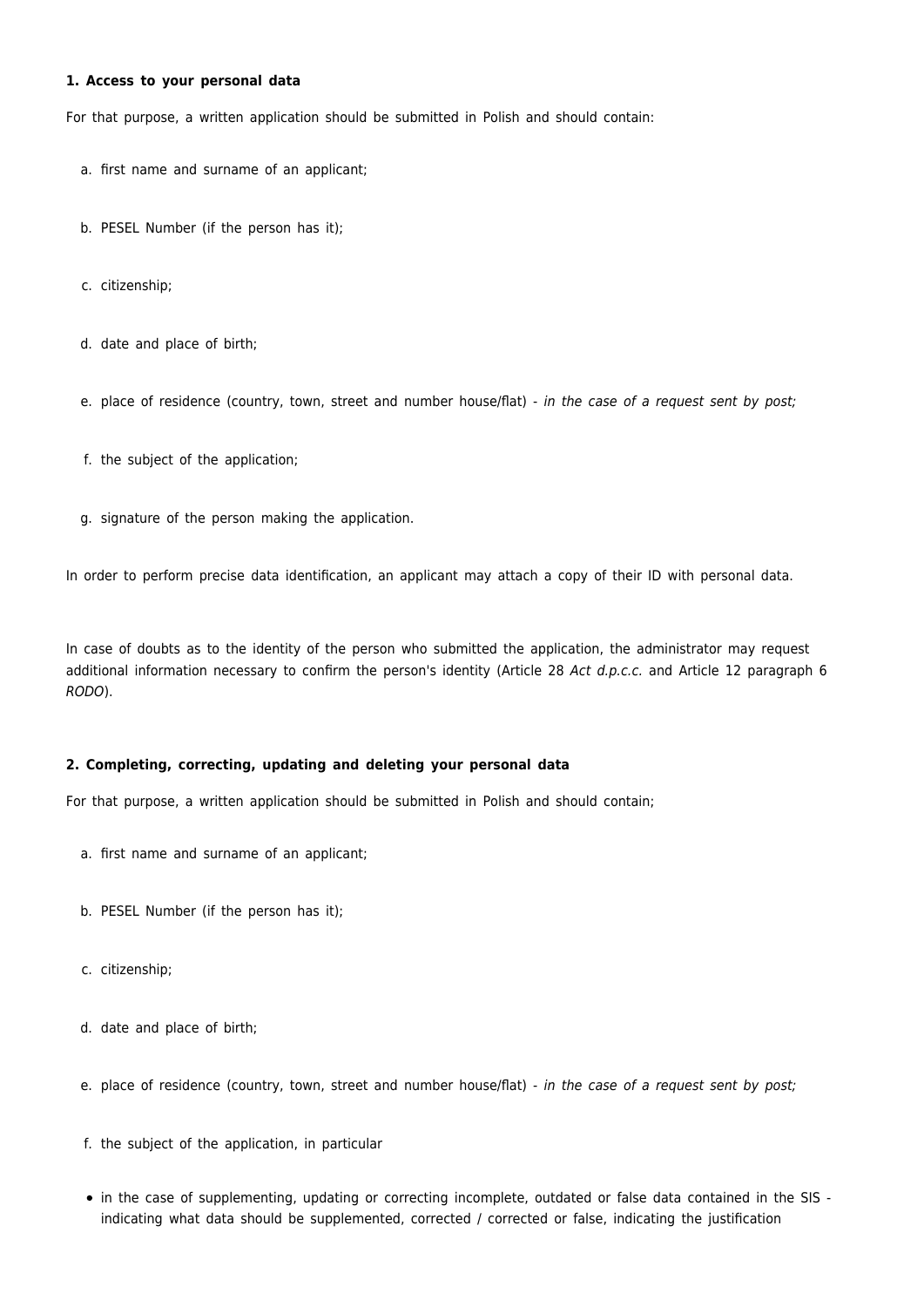confirming the validity of the application and also providing correct data;

- in the event of deleting data entered into the SIS in violation of the provisions on the protection of personal data or unlawfully - indicating what data should be deleted, indicating the justification confirming the legitimacy of the application;
- g. signature of the person making the application.

In order to perform precise data identification, an applicant may attach a copy of their ID with personal data.

In case of doubts as to the identity of the person who submitted the application, the administrator may request additional information necessary to confirm the person's identity (Article 28 Act d.p.c.c.and Article 12 paragraph 6 RODO).

## **3. The application to CTA NITS can be directed to:**

a) By post**:** Centralny Organ Techniczny KSI Komenda Główna Policji Ul. Puławska 148/150 02-624 Warszawa Polska

b) via an electronic inbox available on the website: http://bip.kgp.policja.gov.pl/kgp/elektroniczna-skrzynka/11424,Elektroniczna-skrzynka-podawcza.html

## **VISA INFORMATION SYSTEM (VIS)**

#### **1. Access to your personal data**

For that purpose, a written application should be submitted in Polish and should contain:

- a. first name and surname of an applicant;
- b. PESEL Number (if the person has it);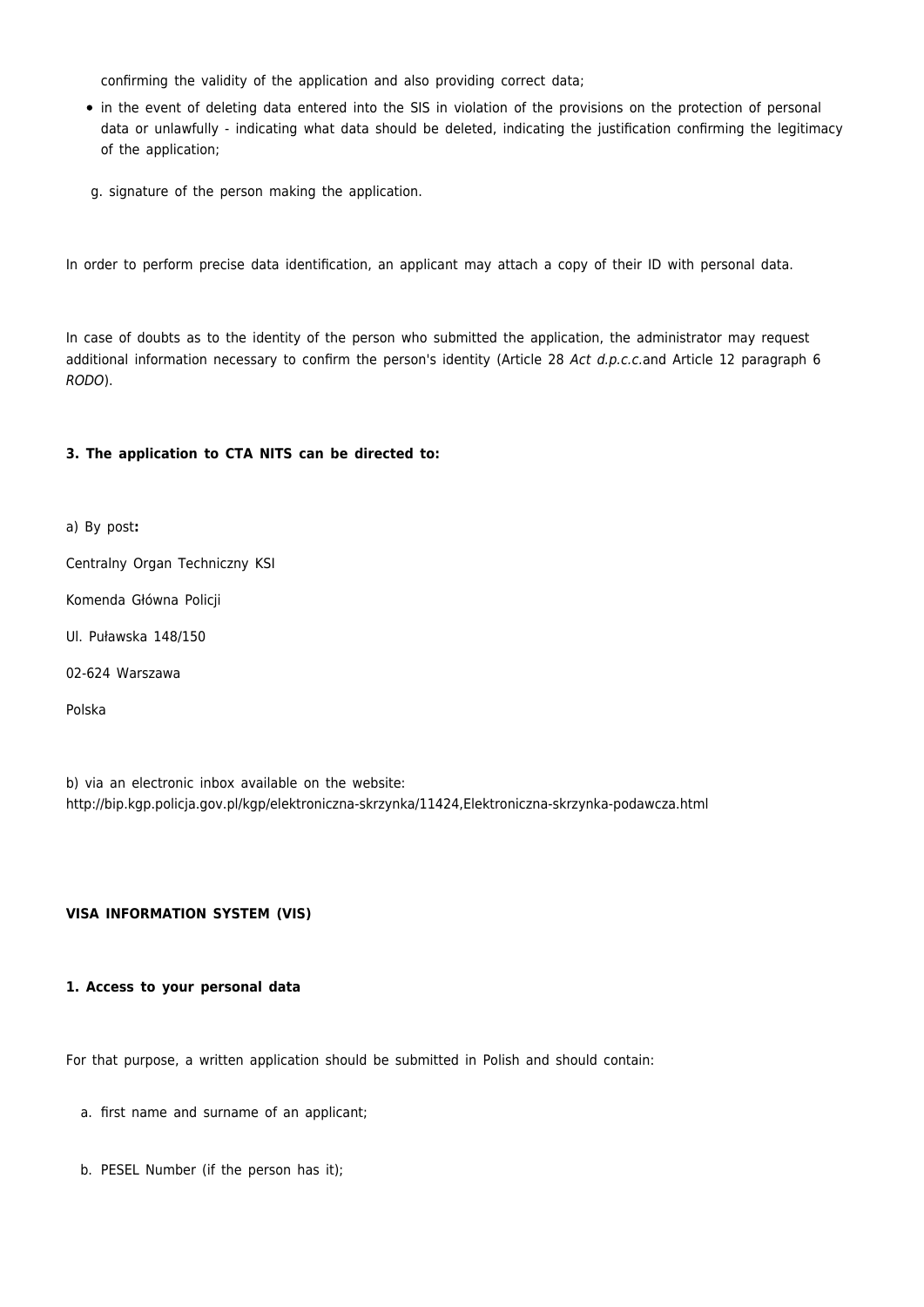c. citizenship;

- d. date and place of birth;
- e. place of residence (country, town, street and number house/flat)
- f. the subject of the application;
- g. signature of the person making the application.

In order to perform precise data identification, an applicant may attach a copy of their ID with personal data.

In case of doubts as to the identity of the person who submitted the application, the administrator may request additional information necessary to confirm the person's identity (Article 28 Act d.p.c.c.and Article 12 paragraph 6 RODO).

## **2. Completing, correcting, updating and deleting your personal data**

For that purpose, a written application should be submitted in Polish and should contain:

- a. first name and surname of an applicant;
- b. PESEL Number (if the person has it);
- c. citizenship;
- d. date and place of birth;
- e. place of residence (country, town, street and number house/flat)
- f. the subject of the application
- in case of completing, correcting, updating of data entered into the VIS which data in the VIS should be completed/corrected / updated with indication of the reconciliation of the reconciliation which will confirm the legitimacy of the application.
- in case of deletion of data entered into the VIS which data in the VIS should be deleted,with indication of the reconciliation of the reconciliation which will confirm the legitimacy of the application.
	- g. signature of the person making the application.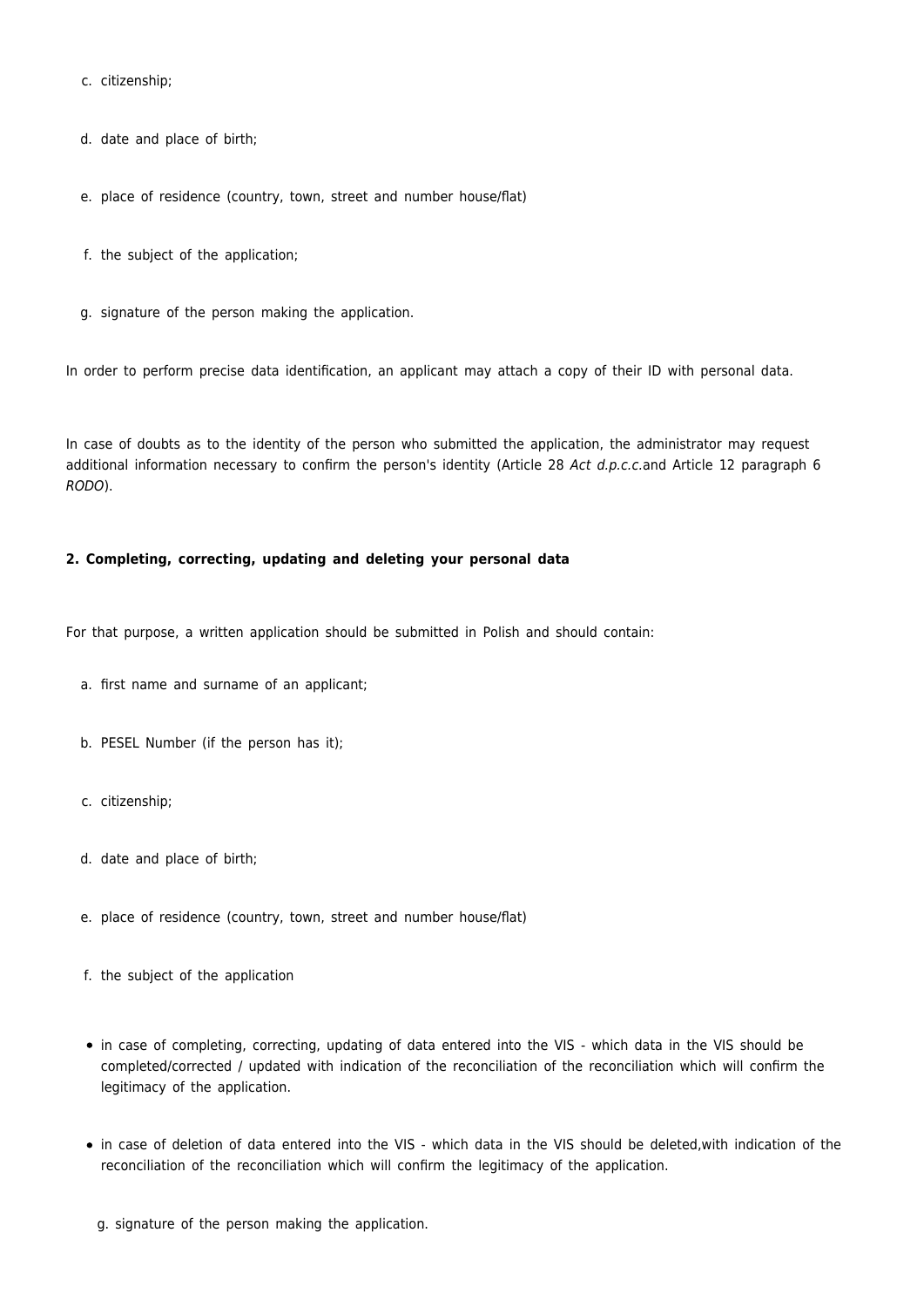In order to perform precise data identification, an applicant may attach a copy of their ID with personal data.

In case of doubts as to the identity of the person who submitted the application, the administrator (or a person acting on behalf of the administrator and authorized) may request additional information necessary to confirm the person's identity (Article 28 Act d.p.c.c. and Article 12 paragraph 6 RODO).

## **3. The application to CTA NITS can be directed to:**

a) By post**:**

Centralny Organ Techniczny KSI

Komenda Główna Policji

Ul. Puławska 148/150

02-624 Warszawa

Polska

b) via an electronic inbox available on the website: http://bip.kgp.policja.gov.pl/kgp/elektroniczna-skrzynka/11424,Elektroniczna-skrzynka-podawcza.html

## **CONTACT**

## **IN THE CASE OF ADDITIONAL QUESTIONS CONCERNING THE RULES FOR SUBMISSION OF APPLICATIONS**

Tel.:

+ 48 22 60 153 11

+ 48 22 60 153 36

+ 48 22 60 138 04

## **RIGHT TO BRING A COMPLAINT**

I. Any person whose data is processed in SIS or VIS has the right to lodge a complaint to the President of the Personal Data Protection Office (PPDPO) in the event that the processing of personal data violates the provisions on the protection of personal data or when personal data is processed unlawful. Detailed information: www.uodod.gov.pl